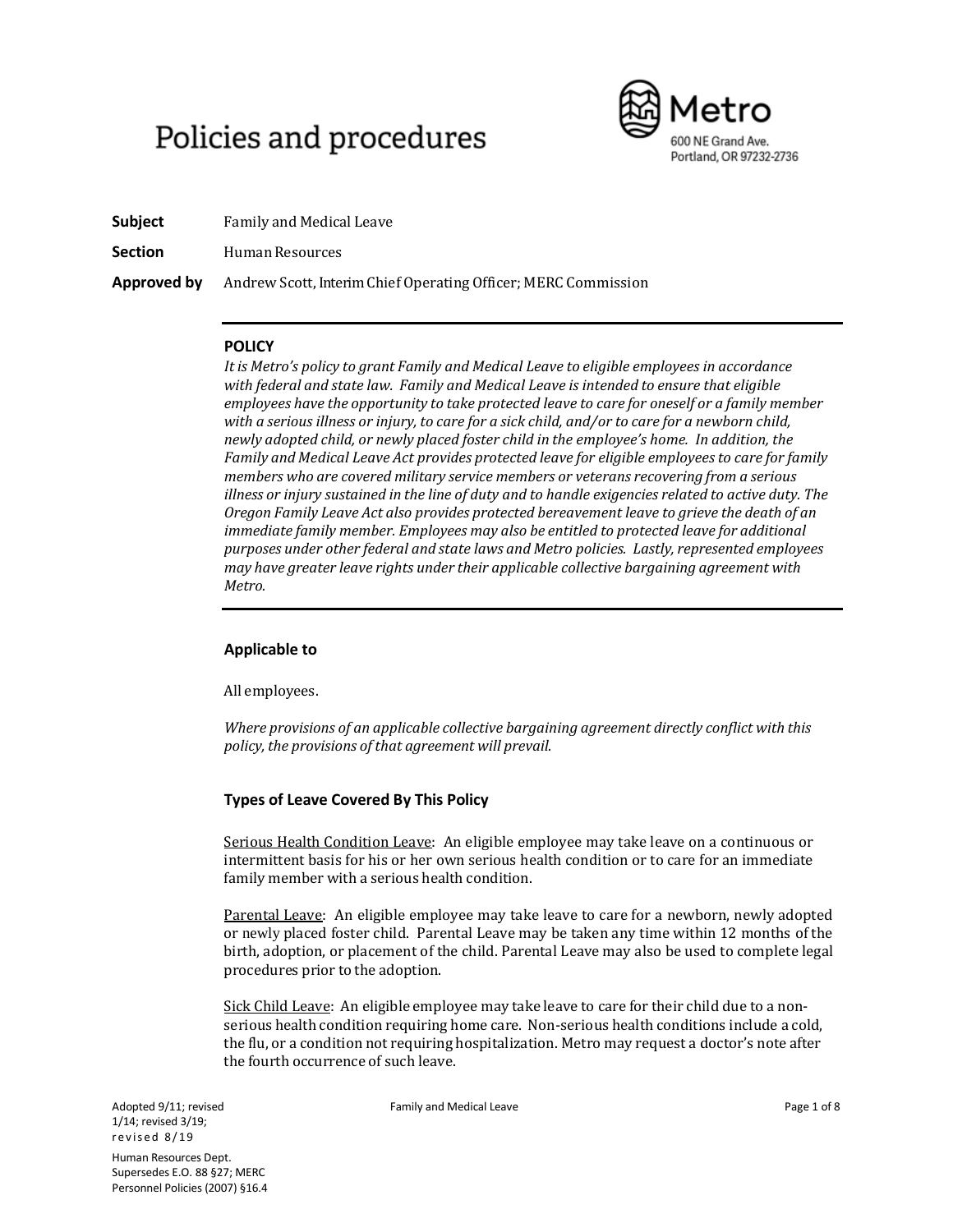#### Military Family Leave:

Caregiver Leave. Leave to care for a military service member or veteran who is undergoing medical treatment, recuperation, or therapy, is otherwise in outpatient status, or is otherwise on the temporary disability retired list, for a serious illness or injury incurred or aggravated in the line of covered active duty. For purposes of caregiver leave, an eligible employee is the spouse, son, daughter, parent or "next of kin" of the military service member. Eligible employees may take up to 26 weeks of leave during a single rolling consecutive 12-month period for this reason. Leave to care for a military service member, when combined with all other Family and Medical Leave, may not exceed 26 weeks in a single 12-month period.

Qualifying Exigency Leave. Leave allows eligible employees to take up to 14 days to handle exigencies related to a family member's active duty military service or call to active duty. Qualifying exigency leave is specifically intended to cover events other than medical needs, including making financial, legal or childcare arrangements or t o facilitate rest and recuperation. Eligible employees may also take leave to care for a military member's parent who is incapable of self-care when the care is necessitated by the member's covered active duty. For purposes of exigency leave, an eligible employee is a spouse, son, daughter, or parent of a military service member on active duty (or notified of an impending call or order to active duty) in support of a contingency operation. Metro and the employee must agree to both the timing and duration of any such leave. This leave will be counted against the employee's 12-week FMLA leave entitlement.

*Note*: *Military service members, veterans, and their families have additional employment rights, including protected leave rights, under other laws and Metro policies. Please contact the Human Resources Department if you have any questions related to military service, military leave, or veteran status.*

Bereavement Leave: Leave taken by an eligible employee to grieve the death of an immediate family member; to make necessary arrangements related to the death; and/or to attend the funeral or alternative ceremony. An eligible employee is entitled to take up to two weeks of unpaid leave per death, up to a maximum of 12 weeks per leave year. OFLA bereavement leave must be completed within 60 days after the date on which the employee receives notice of the death. The leave will be counted against the employee's 12-week OFLA leave entitlement. OFLA bereavement leave does not alter or expand any paid funeral or bereavement leave that may be available under Metro policies or collective bargaining agreements and runs concurrently with any paid leave.

#### **Definitions**

Family and Medical Leave: Leave rights are governed by both the federal Family and Medical Leave Act (FMLA) and the Oregon Family Leave Act (OFLA). Family and Medical Leave is protected leave that allows a covered employee extended time off work on a continuous or intermittent basis under the following circumstances:

- a. to receive treatment or recover from a serious health condition as defined under applicable law;
- b. to respond to a serious health condition of an immediate family member;
- c. for the birth of a child, or placement with the employee of a child under the age of 18 (or older if the child is mentally or physically disabled) for adoption or foster care;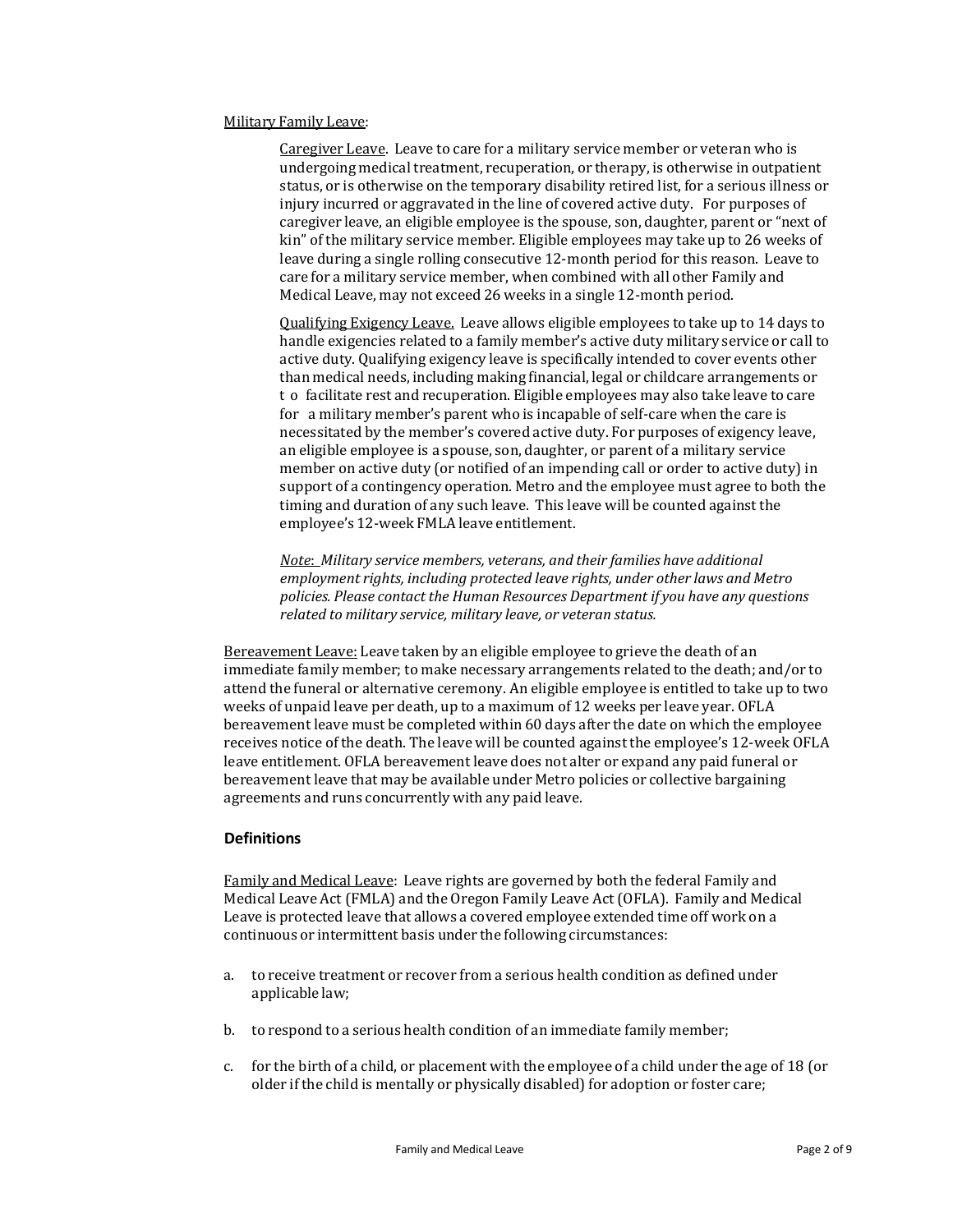- d. to care for a sick child;
- e. to care for a spouse, son, daughter, parent, or next of kin who is a covered military service member recovering from a serious illness or injury sustained in the line of duty;
- f. to handle qualifying exigencies arising from the fact that the employee's spouse, son, daughter or parent is a covered service member who is on active military duty, or who has been notified of an impending call to active duty status; or
- g. to grieve, attend the funeral, and/or make necessary arrangements related to the death of an immediate family member.

Eligible employees have reinstatement and/or reemployment rights after using Family and Medical Leave. An employee's benefits remain in place while he or she is off work on approved Family and Medical Leave. Family and Medical Leave must be paid from accrued leave time. Once paid leave accrual is exhausted, approved Family and Medical Leave shall be unpaid.

Eligible Employee: Specific eligibility requirements apply under state and federal law. Metro's Human Resources Department will review all leave applications and determine eligibility consistent with state and federal law.

- a. To qualify for FMLA, an employee must have been employed by Metro for a total of at least 12 months (if months are non-consecutive, there can be no more than a seven year break in service), and must have worked at least 1250 hours during the 12-month period immediately preceding the leave.
	- i. Periods of absence due to service covered by the Uniformed Services Employment and Reemployment Rights Act are counted in determining an employee's eligibility for FMLA leave.
- b. To qualify for OFLA, employees must have been employed by Metro for a period of 180 calendar days immediately preceding the date leave begins, and must have worked an average of 25 hours per week during the preceding 180-day period. If the leave is to care for a newborn child or newly placed adopted or foster child, employees must meet the 180-day requirement only.

Health Care Provider: A person who is primarily responsible for providing health care to an eligible employee or family member; who is a licensed physician, podiatrist, dentist, psychologist, optometrist, naturopath, registered nurse, nurse practitioner, direct entry midwife, certified nurse midwife nurse practitioner, regulated social worker, or chiropractic physician (only to the extent that treatment consists of manual manipulation of the spine to correct a subluxation demonstrated to exist by x-ray); and who is performing within the scope of his or her license. A person who is primarily responsible for treatment solely through spiritual means, such as a Christian Science practitioner, may also be considered a health care provider.

Immediate Family Member: Immediate family members include the employee's spouse, child (biological, adopted, foster step, or for whom the employee stands *in loco parentis*), parent (or individual standing *in loco parentis* of the employee); parent-in-law, grandparent, grandchild, domestic partner, and child or parent of a domestic partner.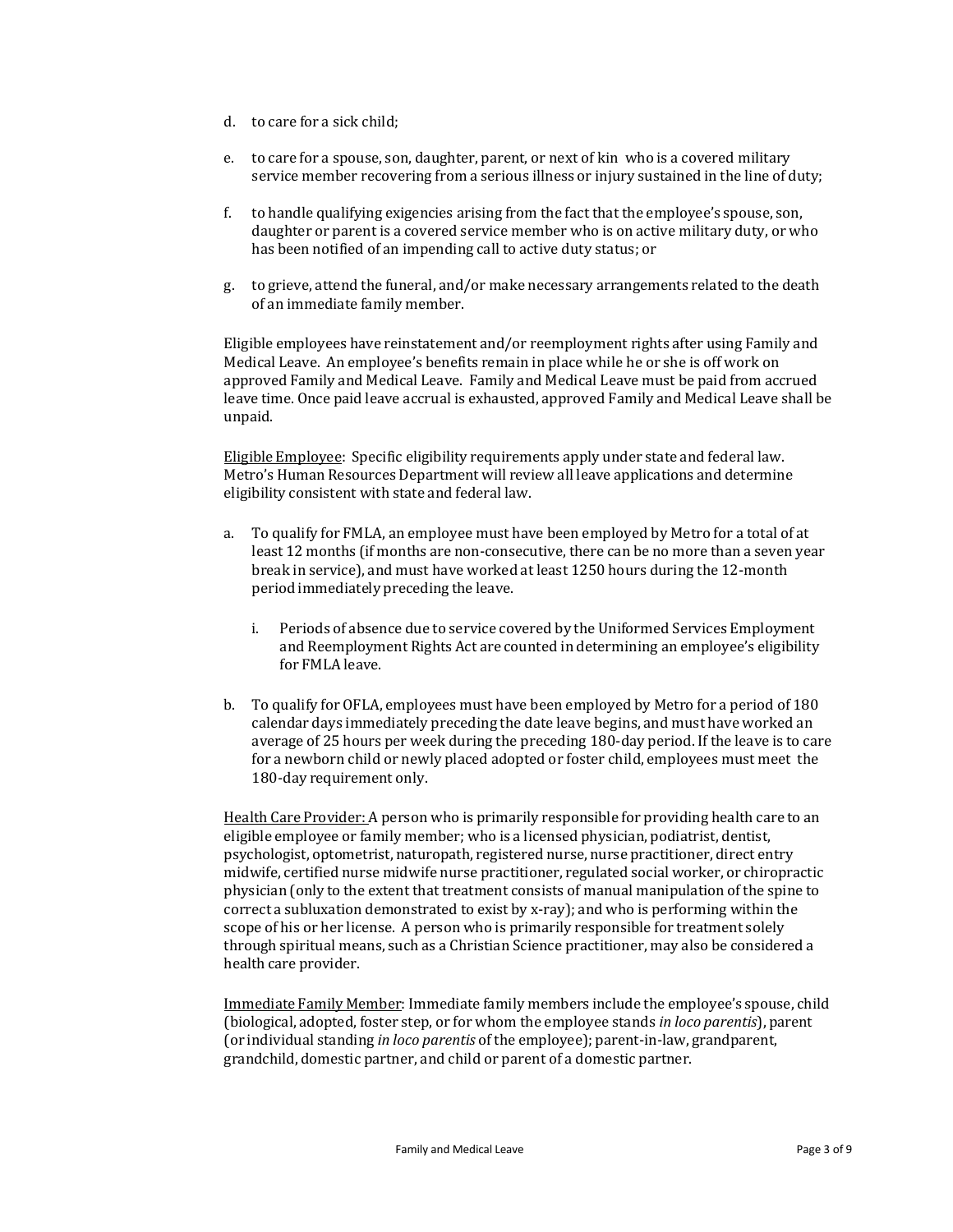FMLA Leave Year: Metro uses a "rolling" 12-month period measured backward. Under the rolling method, or "look-back" method, an employee's12 month leave year begins on the first day leave is taken for each qualifying reason. The employee's leave entitlement for the beginning of each qualifying reason would be any balance of the 12 weeks which has not been used during the immediately preceding 12 months. As the employee moves forward in their leave year, hours used in the prior 12 months are added back to the balance daily on the date they were used. This ensures that an employee receives an accurate 12 weeks in any 12 month period.

Metro Paid Parental leave: Eight (8) weeks of paid leave for birth, adoption or placement of a child under 18 in the employee's home.

Metro Paid Parental Leave Year: For the purposes of PPL, the leave year shall be a measured forward, i.e. the 12-month leave year period begins on the date of the first day leave is actually taken. Leave taken for any qualifying reason during that 12–month leave year will be deducted from the 12-week Family and Medical leave allowance. Once that 12 month leave year has expired, a new 12-month leave year recommences with the first day of the next Family and Medical Leave taken.

Serious Health Condition: An illness, injury, impairment, or physical or mental condition that involves one of the following:

- a. Hospital Care/Inpatient Care. Hospital Care/Inpatient Care is an overnight stay in a hospital, hospice, or residential medical care facility, including any period of incapacity or subsequent treatment in connection with, or consequent to, such inpatient care.
- b. Absence Plus Treatment. A period of incapacity of more than three consecutive calendar days (including any subsequent treatment or period of incapacity relating to the same condition), that also involves:
	- i. Treatment two or more times within 30 days of the first day of incapacity, unless extenuating circumstances exist, by a health care provider, by a nurse or physician's assistant under direct supervision of a health care provider, or by a provider of health care services (e.g. a physical therapist) under orders of, or on referral by, a health care provider; or
	- ii. Treatment by a health care provider on at least one occasion which results in a regimen of continuing treatment under the supervision of the health care provider.
- c. Pregnancy Disability or Prenatal Care. Any period of incapacity due to pregnancy or leave for prenatal care.
- d. Chronic Conditions Requiring Treatments. A chronic condition which:
	- i. Requires periodic visits for treatment by a health care provider, or by a nurse or physician's assistant under direct supervision of a health care provider;
	- ii. Continues over an extended period of time; and
	- iii. May cause episodic rather than a continuing period of incapacity (e.g. asthma, diabetes, epilepsy, etc.).
- e. Permanent/Long-term Conditions Requiring Supervision. A period of permanent and long-term incapacity due to a condition for which treatment may not be effective. The employee or family member must be under the continuing supervision of, but need not be receiving active treatment by, a health care provider. Examples include Alzheimer's, a severe stroke, or the terminal stages of a disease.
- f. Multiple Treatments (Non-Chronic Conditions). Any period of absence to receive multiple treatments (including any associated period of recovery) by a health care provider or by a provider of health care services under orders of, or on referral by, a health care provider, either for restorative surgery after an accident or other injury, or for a condition that would likely result in a period of incapacity of more than three consecutive calendar days in the absence of medical intervention or treatment, such as cancer (chemotherapy, radiation, etc.), severe arthritis (physical therapy), and kidney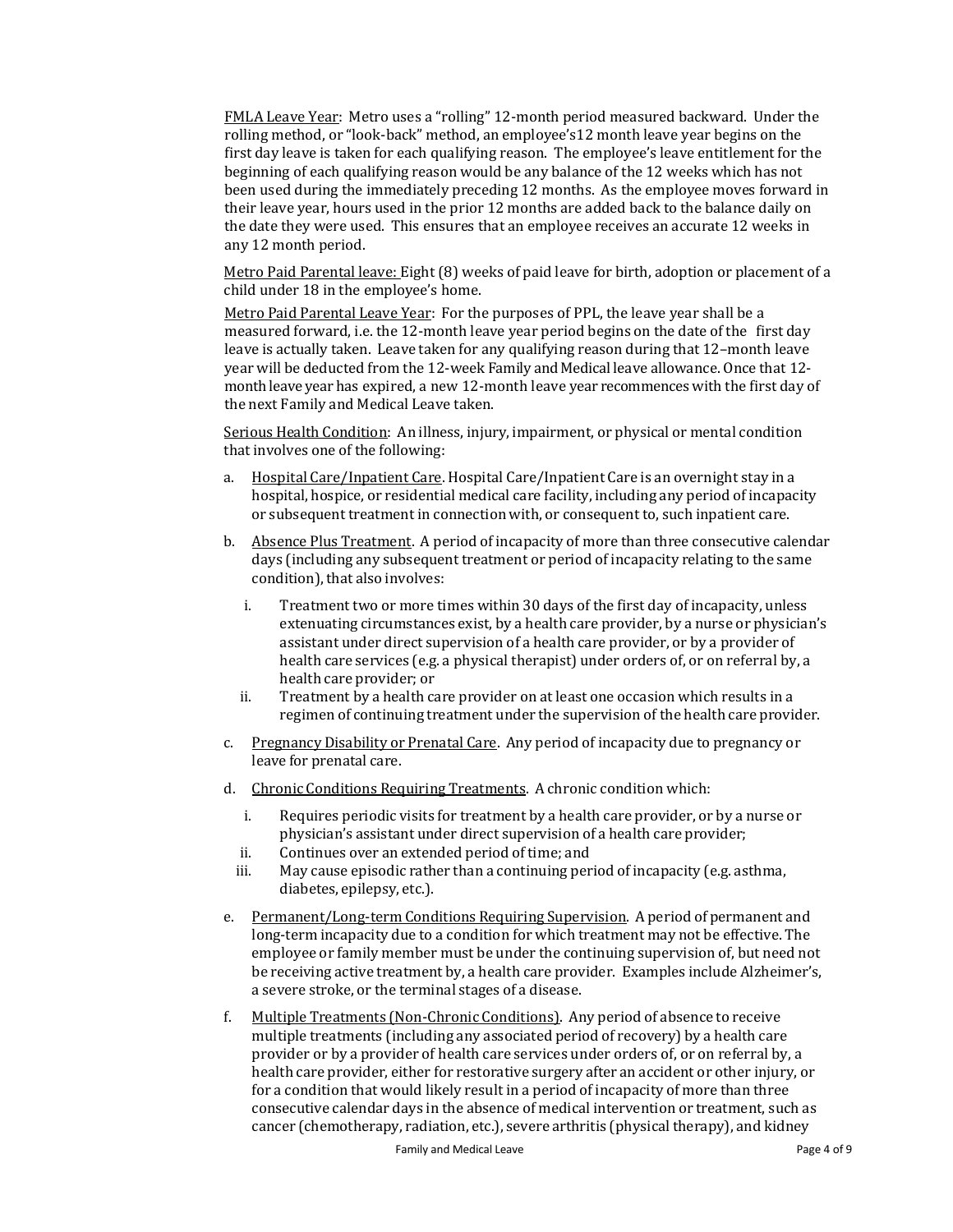disease (dialysis).

#### **Procedures**

- 1. Generally, eligible employees may take a maximum of 12 weeks of Family and Medical Leave within a rolling forward, consecutive 12-month period. Each 12-month period begins on the first day of actual leave taken. Leave may be taken continuously, intermittently, or, under certain circumstances, on a reduced workweek schedule. Except for limited circumstances, Federal Family and Medical Leave typically runs concurrently with other leaves, including time loss for Workers' Compensation. Oregon Family and Medical Leave typically runs concurrently with other leaves except Workers' Compensationleave.
- 2. Eligible employees who work less than 40 hours per week will have a pro-rated number of hours available based on the average hours worked over the previous 12 months.
- 3. Employees initially requestleave through Metro's electronic timekeeping system. Employees without electronic access may request leave using a **Leave Request Form**, available from the Human Resources Department. This requires approval by the immediate supervisor. The approved leave request is then forwarded to Human Resources to determine if the employee is eligible under FMLA/OFLA. When the need for Family and Medical Leave can be anticipated, the employee should submit a leave request to his or her supervisor at least 30 days prior to the commencement of the leave. If leave is unexpected, notice should be provided as soon as possible.
- 4. Notification of eligibility will occur within 5 days of receipt of the leave request. At that time, the appropriate **Certification Form** will be sent to the employee.
	- a. An employee requesting leave related to a family member's or his or her own serious health condition will receive a Medical Certification Form, which he or she may forward to their treating medical provider to certify the need and duration of leave.
	- b. An employee requesting Sick Child Leave may be asked for medical verification after the 4th occurrence.
	- c. An employee requesting Military Family Leave for exigencies unrelated to a serious health condition may provide a copy of the service member's military orders as certification of the need for leave.
	- d. An employee requesting Bereavement Leave may provide a copy of a death certificate, obituary notice, funeral announcement, or other similar documents that can confirm eligibility for leave.
- 5. In an emergency, an employee may initially make a verbal requestfor Family and Medical Leave to Human Resources or his or her supervisor. The employee must provide enough information to put Human Resources on notice that protected Family and Medical Leave is requested or may be appropriate under the circumstances. A verbal request must be followed up with the completed Certification Form within 15 calendar days of receiving the request for certification.
- 6. Human Resources will notify the employee whether or not his or her time off from work qualifies as protected leave.
- 7. Failure to complete the Medical Certification Form in full and timely submit it to Human Resources may result in the delay of leave approval. It is the employee's responsibility to make sure the health care provider completes the form in full, including specific information regarding requested leave dates, times, and frequency.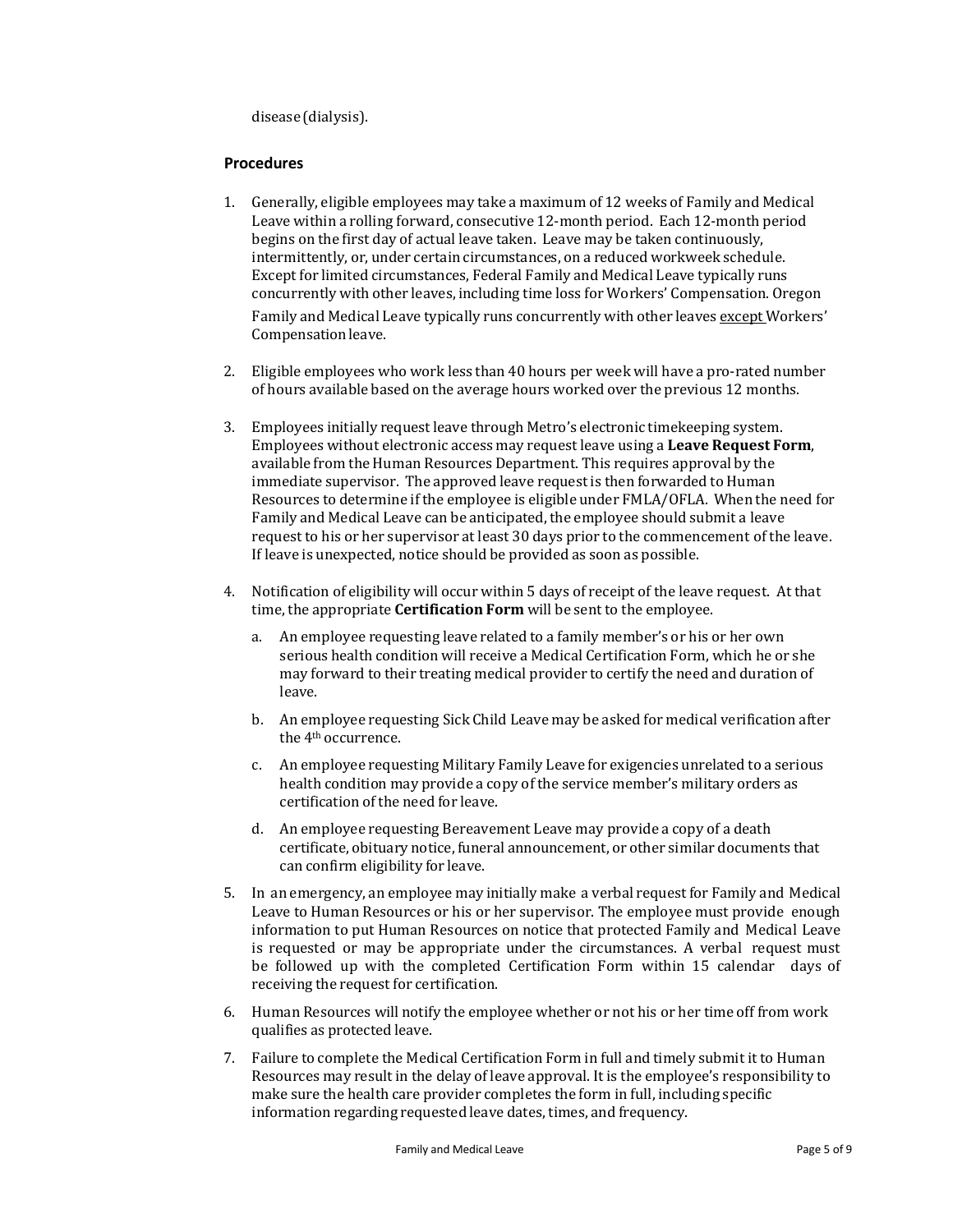- 8. Metro reserves the right to place employees who fail to return the Medical Certification Form on FMLA.
- 9. Metro may provide a temporary reassignment for a pregnant employee unable to perform her job duties without significant risk to the health and safety of the employee and the pregnancy, if there is suitable, available work for which the employee is qualified to perform, and the reassignment can be reasonably accommodated. If there is no suitable, available work for which the employee is qualified for temporary reassignment, Metro shall provide a pregnancy leave of absence if the leave can be reasonably accommodated.
- 10. An employee who takes Family and Medical Leave has a duty to make reasonable efforts to schedule medical treatment or supervision on days off or around their current work schedule, subject to the approval of the health care provider, in order to minimize disruption of Metro's operations.
- 11. Employees on leave must follow the call-in procedures in their respective collective bargaining agreement, non-represented employee policy and/or work rule. Employees must provide sufficient information to communicate that the absence is for a purpose covered by protected leave.
- 12. Family and Medical Leave must be paid from accrued personal leave time. Once paid leave accrual is exhausted, approved Family and Medical Leave shall be unpaid.
- 13. Health and welfare coverage will continue at the same level of benefits and contributions for employees on Family and Medical Leave as for active benefit-eligible employees. Employees taking approved leave without pay are required to make direct payment to Metro for their premium payments on elected benefits.
- 14. If an employee fails to return from leave, Metro is entitled to recover the full amount of health premiums the agency paid on behalf of the employee while on leave, except in cases where the employee fails to return due to their own serious health condition.
- 15. Prior to returning to work from leave for an employee's own serious health condition, the employee will be required to submit a release for work from their health care provider to the Human Resources Department. The Human Resources Department will then review the release and file it in the employee's confidential medical file.
- 16. An employee returning from Family and Medical Leave shall be reinstated with no greater or lesser rights in employment than if the employee had not taken the leave.
- 17. Employees who do not return to work by the date specified by their health care provider may be disciplined, up to and including dismissal.
- 18. No employee will be subject to retaliation for taking or inquiring about protected leave.

#### **Metro Paid Parental Leave (PPL)**

Metro Paid Parental Leave is leave taken to bond and care for a newborn child or newly adopted child under the age of 18. Metro PPL may also be taken for new Foster Care placement of a child. For the purposes of Metro PPL, Foster Care means a new, temporary living arrangement in the employee's home for minor children provided through a statecertified Foster Care program. Placement in the employee's home is made by or with the agreement of the State and involves a minor child who is in the legal or physical custody and care of the State.

Family and Medical Leave **Page 6 of 9** and Medical Leave All regular, probationary, limited duration, variable hour and temporary employees are eligible for 8 weeks of PPL per occurrence up to a maximum of 16 weeks in a leave year after 180 calendar days of employment. For those in part time, variable hour and temporary positions, the number of paid hours per week while on Metro PPL will be equivalent to the average number of hours worked per week during the previous 12 months prior to the day the employee commences leave relating to the pregnancy, birth,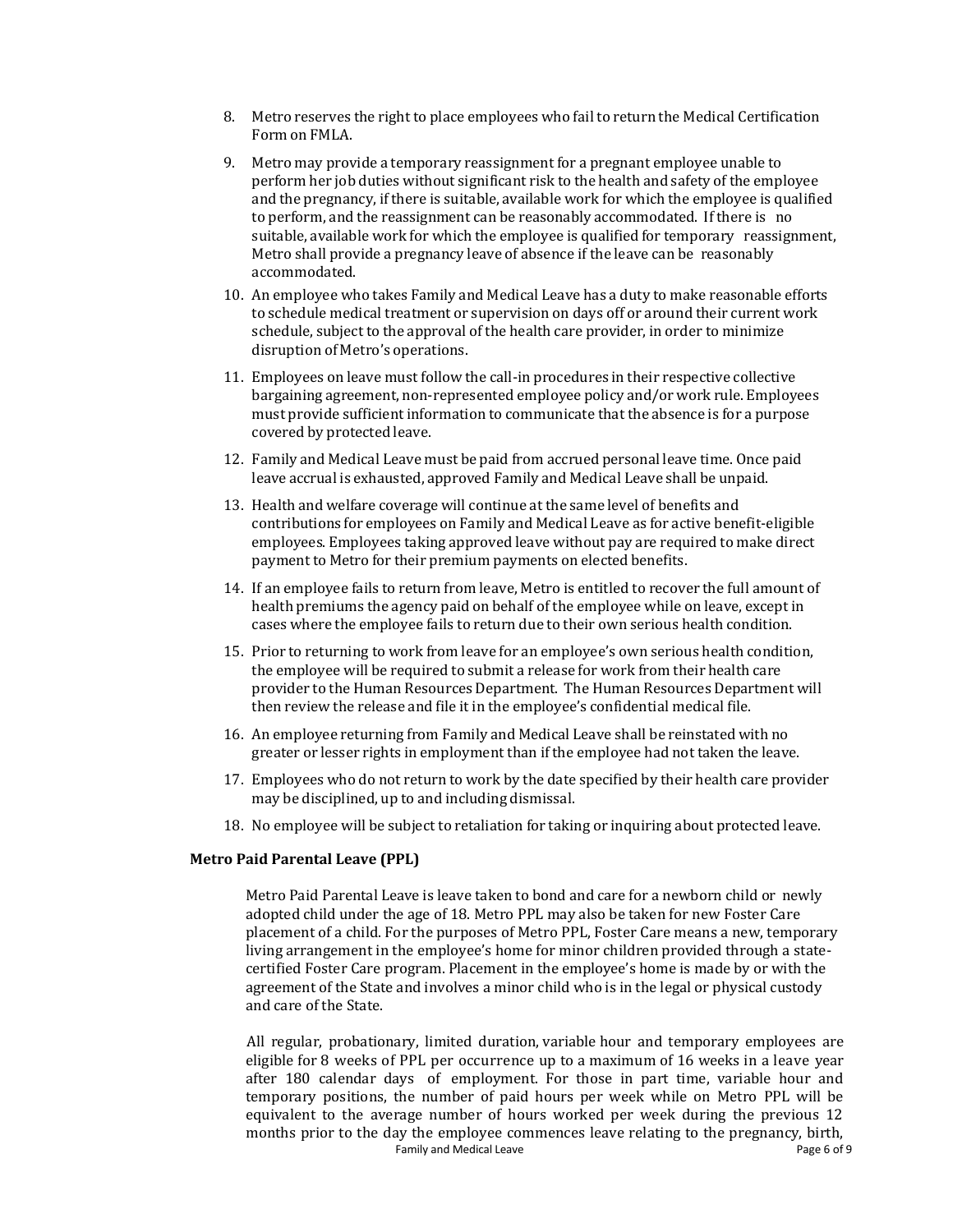adoption, or foster placement or; for probationary employees, the average number of hours worked during the previous 180 days.

The birth, adoption or foster care placement of multiple children that is part of the same event may increase the length of paid parental leave granted (e.g., birth of twins or adoption or Foster Care placement of more than one child) for a leave period not to exceed 16 weeks.

Unused PPL from one event may not be carried over to a future event.

Metro PPL may be taken intermittently during the first year following birth, adoption or foster care placement. While on Metro PPL, employees shall not engage in any work activity for compensation, including job-related training, nor shall an employee perform service for Metro for compensation in any other capacity.

Metro Paid Parental Leave must be used within twelve months following the birth, adoption or Foster Care placement of a child. Paid Parental Leave can only be used for leave post birth, adoption or Foster Care placement of a child. If an employee qualifies for FMLA, OFLA leaves, and/or parental leave under a collective bargaining agreement, Metro PPL under this rule must run concurrently with said leaves and must be used during the approved FMLA and/or OFLA parental leave. An employee who exhausts all available FMLA and/or OFLA entitlements for a different reason will still be eligible to take Metro PPL under this rule.

Should the State of Oregon, or an agency of competent jurisdiction enact legislation, rules, or regulations requiring paid parental or family leave, and when employees are eligible to apply for leave under HB 2005(b), those provisions will supersede the paid parental leave provisions outlined above in its entirety.

#### **Responsibilities**

#### Employees:

- Request the leave through Metro's timekeeping system or by completing a Leave Request Form. This leave form is used to determine eligibility. Become familiar with the Leave packet that includes Frequently Asked Questions, Your Rights Under FMLA, and the certification form that will be sent to you if it is determined you are eligible for leave.
- If you are requesting Family and Medical Leave for your own or a family member's serious health condition, you are required to provide medical certification. Such medical certification shall come from an approved health care provider and must be submitted to the Human Resources Department 30 days prior to the anticipated leave, or in the case of emergency leave, no later than 15 days of the receipt of certification.
- Employees are responsible for ensuring the medical certification is completed in full by the treating provider including the dates of absence, anticipated date of return and any intermittent frequency for leave. Leave approval may be delayed if the medical certification is not complete.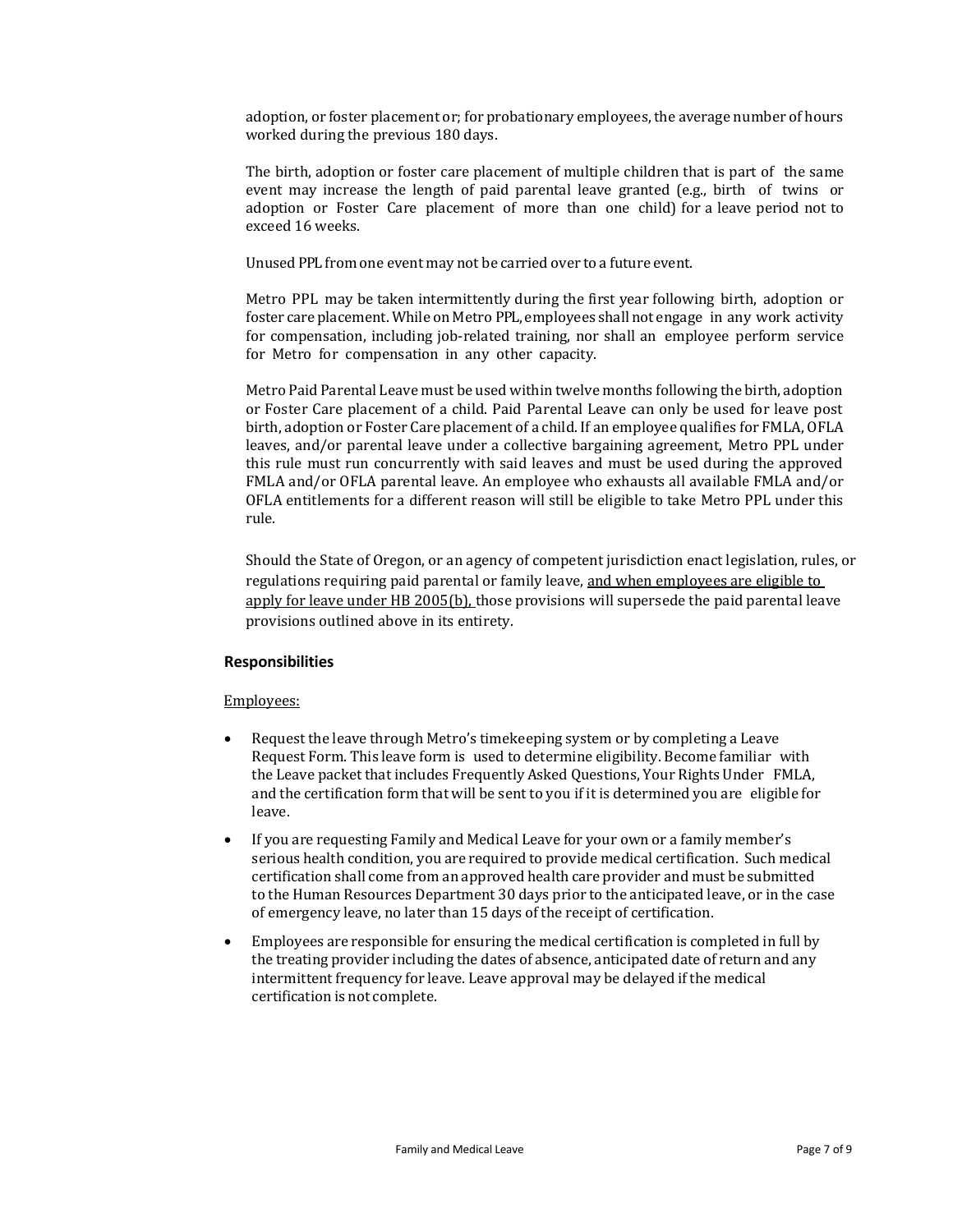- If an employee's anticipated return to work date changes, he or she shall immediately notify Human Resources by providing a written medical update from the approved health care provider.
- Upon approval, the FMLA letter will include your return to work date and requirements to provide a physician's release for duty, if necessary.
- Complete Kronos coding appropriately. If you have any questions, be sure to check with your department timekeeper.
- If you are requesting intermittent Family and Medical Leave, you are still required to provide 30 days advance notice when at all possible. You must also follow the call-in procedures in your respective collective bargaining agreement, non-represented employee policy and/or work rule. You must provide sufficient information to communicate that the absence is for a purpose covered by protected leave. When possible, physician's visits and care for family members should be scheduled around your work schedule to minimize disruptions of Metro's operations.
- Metro will periodically request recertification as necessary. Periodically check in with the supervisor as to return to work status while on leave.

#### Supervisors:

- Notify the Benefits Manager and the employee when you think an employee may be on leave that would qualify as Family and Medical Leave and forward approved Leave Request Forms to Human Resources.
- Communicate with the Benefits Manager on staffing issues and the employee's return to work timeline.
- If an employee directly provides you medical paperwork, forward it to the Benefits Manager; do not keep it in the employee file on site.

#### Human Resources:

- Within 5 days of the receipt of a Leave Request Form or electronic leave request, Human Resources will provide an employee with initial eligibility determination and a Family and Medical Leave certification form.
- Within 10 days of receipt of the Medical Certification form, Human Resources will determine if the situation qualifies under Family and Medical Leave and notify the employee and the supervisor of its determination or need for further information.
- Notify an employee and supervisor 30 days prior to the end of the allowable Family and Medical Leave.
- Notify an employee if they are in a leave without pay status and are required to pay their portion of Health & Welfare benefits and any supplemental life insurance. If appropriate, provide notice for availability of Long Term Disability insurance.
- Maintain all medical information in a confidential medical file in Human Resources.
- Metro may request a second or third opinion regarding a Medical Certification Form. Metro may also request recertification if an employee requests an extension of leave, the duration or nature of the condition has changed significantly or Metro receives information contrary to the employee's reason for the absences.
- If an employee requests additional leave time beyond that provided under FMLA/OFLA, Human Resources will discuss with the employee all available options, including those provided under the Americans with Disabilities Act.